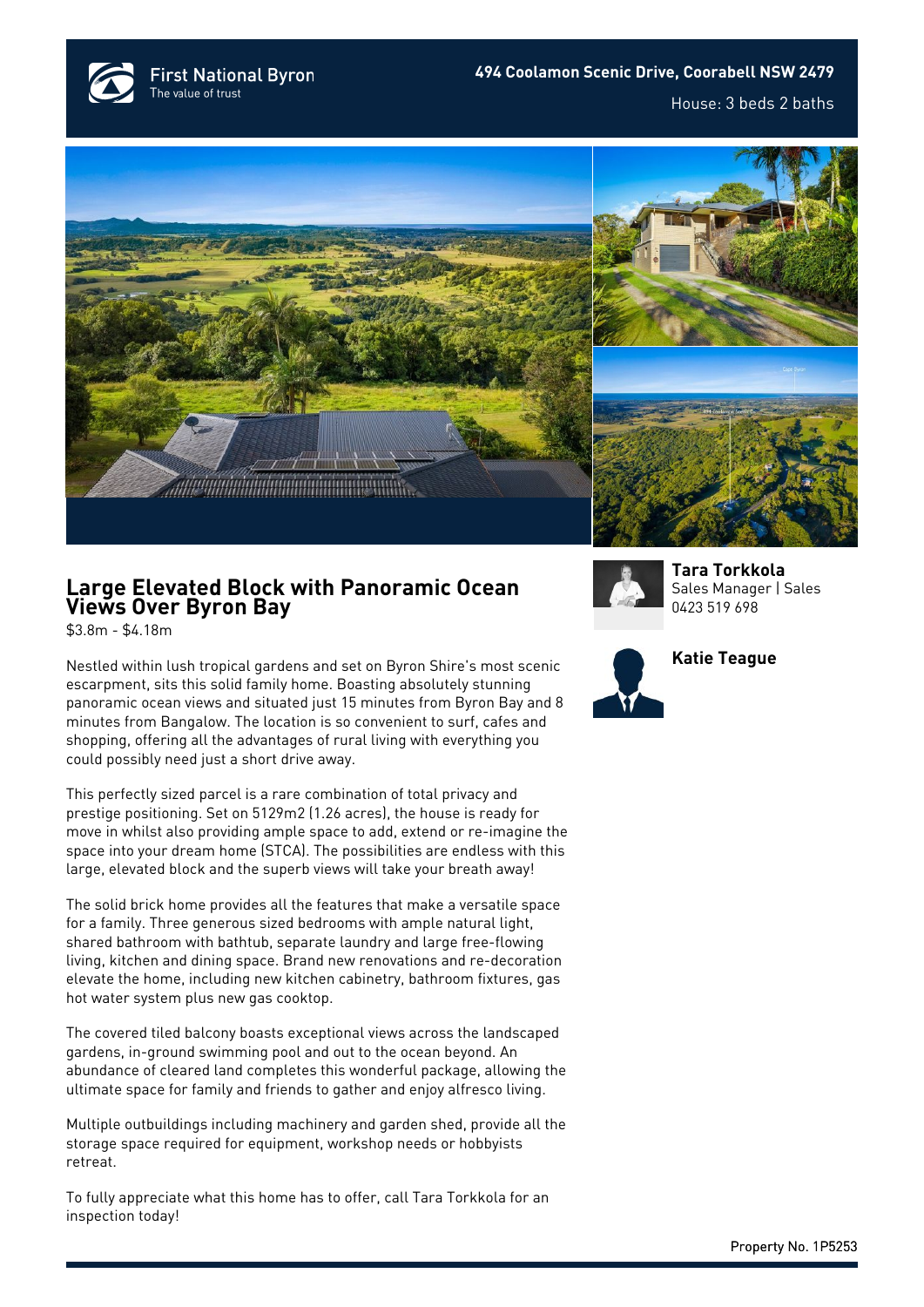

House: 3 beds 2 baths

Council Rates: \$2,635.70 pa

\* Information herein is from sources First National Byron consider reliable and represents the current use of the property.

\*\*With the recent Covid-19 restrictions, we would like to advise that we are following all government guidelines.